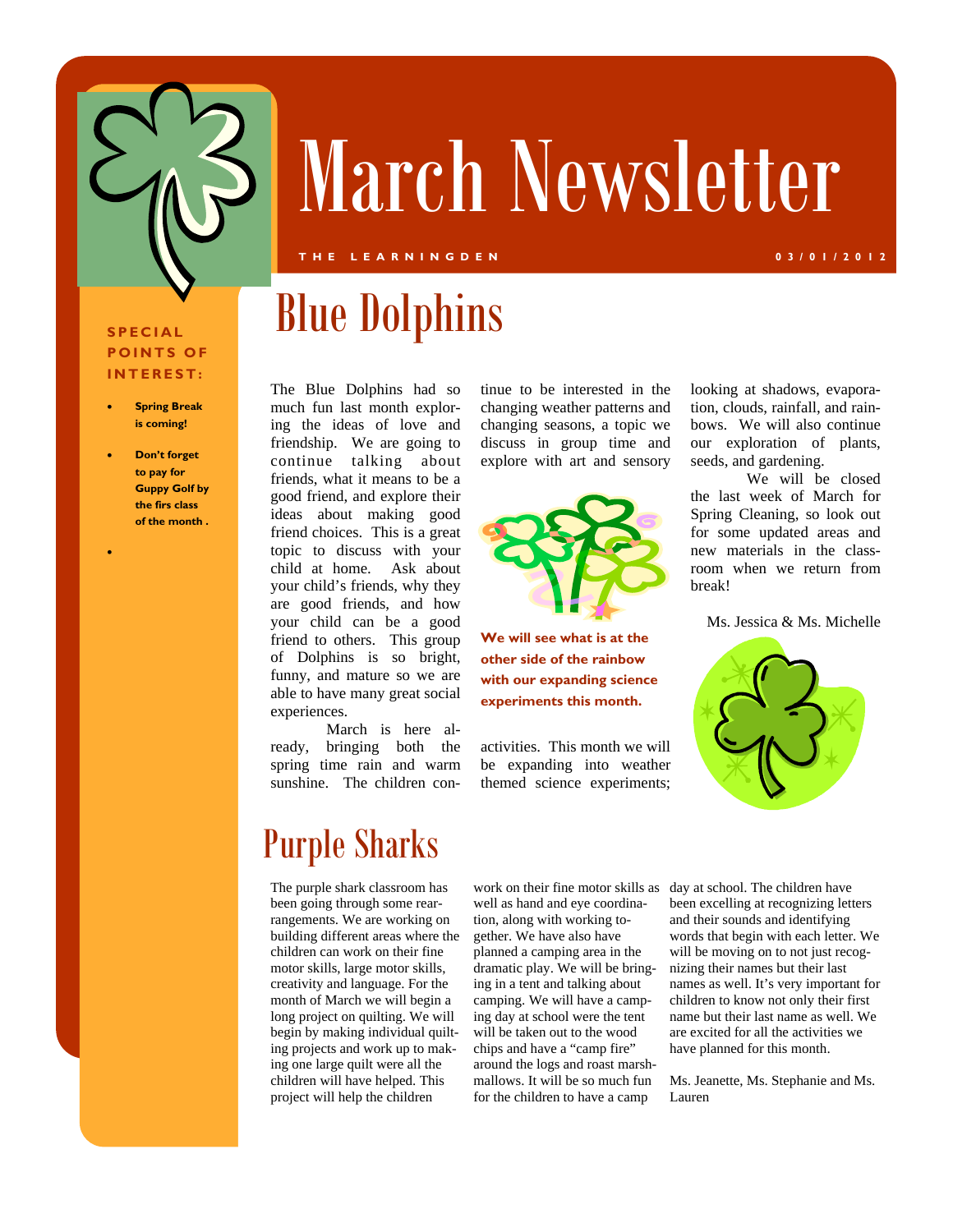#### **PAGE 2**



*"The Toddler room had a great time on their bear hunt!! More fun to come in March!!"*  Rainbow Fish

Introducing the calendar!! It is a excellent time to introduce the rainbow fish class to the concepts of the calendar, days of the week and months of the year . We are doing this though

games and songs, counting and saying the days of the week. March is shamrock fun

month, shamrock numbers to count, and shamrock tracing.

We have also expanded the

self help areas in the classroom to include a water container with cups to encourage not only hydration but the children's ability to show what they can do on their own.

We have been having great success with this and look forward to watching the children become more and more independent in the classroom and work collaboratively on projects and centers to increase their ability to communicate with their peers. Ms. June and Ms. Brittney

Let the green fun begin!



Green Turtles

We have been so busy this last month with hearts and teddy bears and making new friends that March is already here! We have been having such a great time in the green turtle class and are amazed at how well all of our new friends are adjusting and what a great community that we have in our classroom. The green turtles are so social with one another and are building positive pro-social behaviors like sharing, giving, helping and displaying empathy for one another. We are

really supporting these behaviors because it is so important to a child's social development!

This month we will be working on using some different types of art mediums and working on some group projects together. Right now we have started a collaborative canvas art project and will continue working on it over the next few weeks. We will also be working with different materials like clay, playdoh and goop as well as work-

ing with some different types of sensory materials. This month is also St. Patrick's Day so we will be doing a lot of learning the color green through activity's and paint. The green turtles will be very busy exploring the world around them through play, art, and using their senses.

Jennifer & Brandi

**Space and scientific exploration will fill the Learningden's outdoor classroom!!** 

## What's Growing in our Outdoor Classroom?

In February, we planned to do all sorts of space activities, but- as many of you know- I was out with a sprained ankle. I'm back at school now and the outdoor classroom is open for business!

In March, we will pick up where we left off with our space curriculum theme doing activities involving constellations, planets, interstellar travel and robots. We'll also start

looking towards Spring with some gardening and learning about plants- seeds, roots, stems, and leaves.

Out in the sandbox, Erika and I are creating a "water wall" where the children will have the opportunity to create waterways and adjust the flow of water using recycled bottles. The water wall is a great activity for children to learn to plan, predict, create, observe, and test their theories- while enjoying all the tactile benefits of working with water. Children learn best through play and this is the scientific method in action. Please make sure your little scientist has plenty of extra clothes in their cubby! Ms.Ildi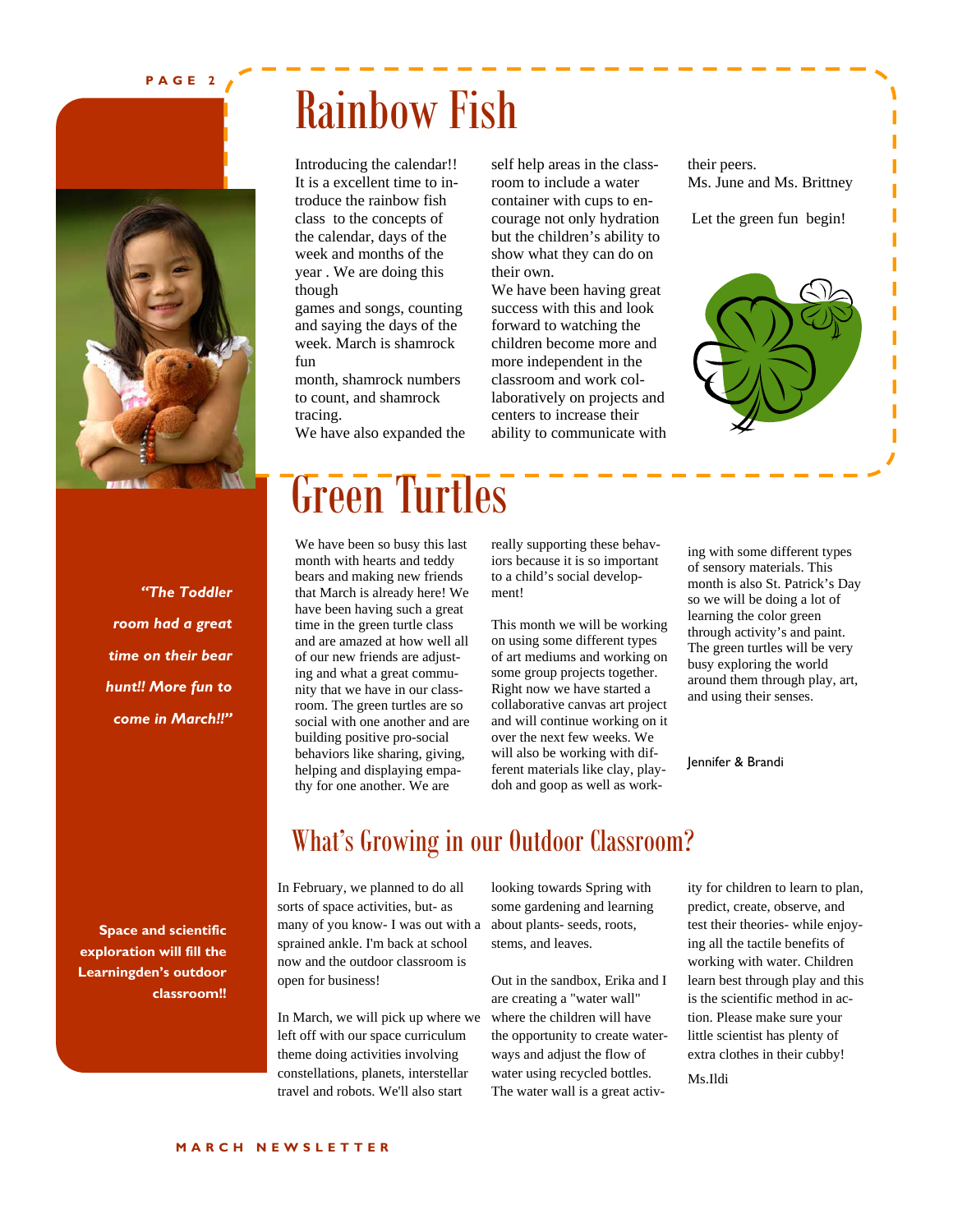

March 7th - guppy golf-March 26th - 29th- Spring Break Learningden closed for spring cleaning and upgrades.



*Happy Spring Break!* 

## t-Ball information for 4&5 yr olds

I thought I would pass this along. I received this from a parent and thought it would be great to just add in the newsletter.

**Tee Ball Clinic & Games for 4 -5 year old boys and girls \$117 per player includes team jersey, hat and healthy snacks Saturday mornings from 9:00am -10:00am @ Girsh** 

**Park in Goleta March 24, 2012 – May 12th, 2012 (including picture day on April 21st, 2012) Registration available through March 18th, 2012 Program is designed as an introduction to the game of baseball**

| <b>Information and registration</b> |
|-------------------------------------|
| at www.FCFBaseball.com              |
| Phone: (805) 453-2027 Email:        |
| jpepper@fcfbaseball.com             |

**Parent Meeting is scheduled for Monday, March 15th @ 6:00p in the Girsh Park Community Room**

*Learningden closed March 26th - 29th for spring cleaning!!* 

## Learningden Preschool Rummage Sale Update

The date is set for May 5th. It is going to be a great time. Look forward to e-mails going home from the PTA about volunteer opportunities as well as dates to bring items and distribute flyers. If anyone has a donation feel free to bring it to the school. The more donations the better the sale!! Lets get cleaning and make a difference for the school!! If you are interested in volunteering

please contact Erika, a PTA member or your Child's teacher. Thank you!



**The date is Set for May 5th! Clean out your closets and spread the word!!**